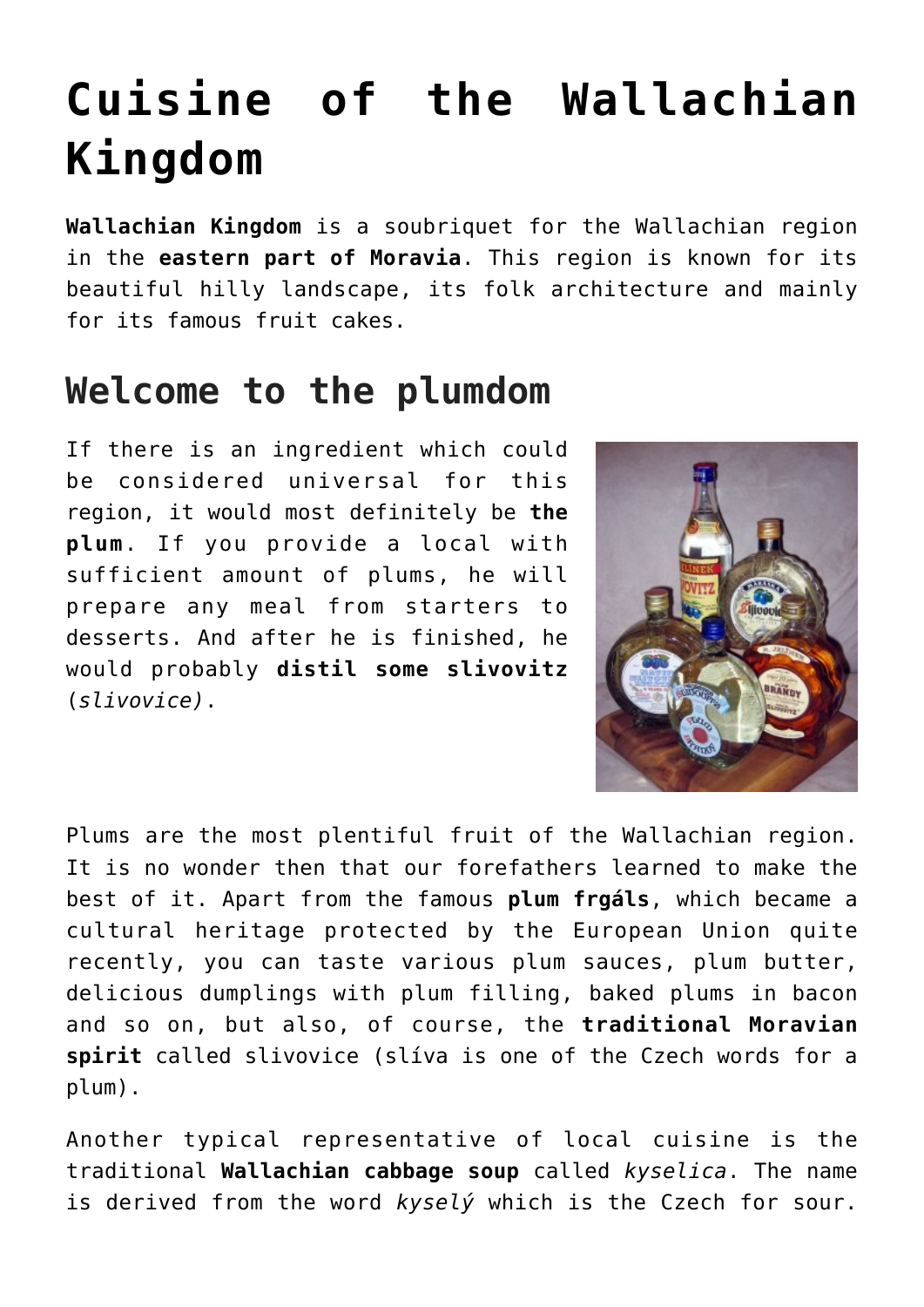**Cabbage** can be found across the whole area of Czech Republic and is one of the most important ingredients which, together with potatoes, is also a necessary ingredient for preparing really good kyselica.

This soup is so popular among housewives and cooks that there are competitions for the best kyselica in the region and it has been awarded as the best traditional dish of all Wallachia. The winner made this soup with rabbit meat and used a recipe she found in her grandmother's closet. Traditionally, this soup is made with sauerkraut, potatoes, caraway and sour cream. The taste is then enriched by a Wallachian sausage or smoked meat and spiced with garlic and marjoram.

## **Sweet treasure**



The famous **Wallachian cake** called *Frgál* is a type of sweet bread with rich fruit topping and streusel. The fruit used for frgáls comes, of course, from the local resources and these cake-like breads are usually made with plums, pears, blueberries or apples. As a variant to fruit we can have also walnut, poppy seed or curd cheese. If you cannot decide

which one to choose, you can have variations of two or four different toppings on one large cake. It surely no surprise that frgál goes so well with coffee.

The region is also known for its **cheese production** by small farmers who make their products the old way in their own households, and for slivovice which has served as a universal cure and spirits raiser for generations. Local cuisine consists of food from people's own resources and the range of fresh goods is quite diverse. Spending time in this region is not only delightful but, thanks to its landscape, vast